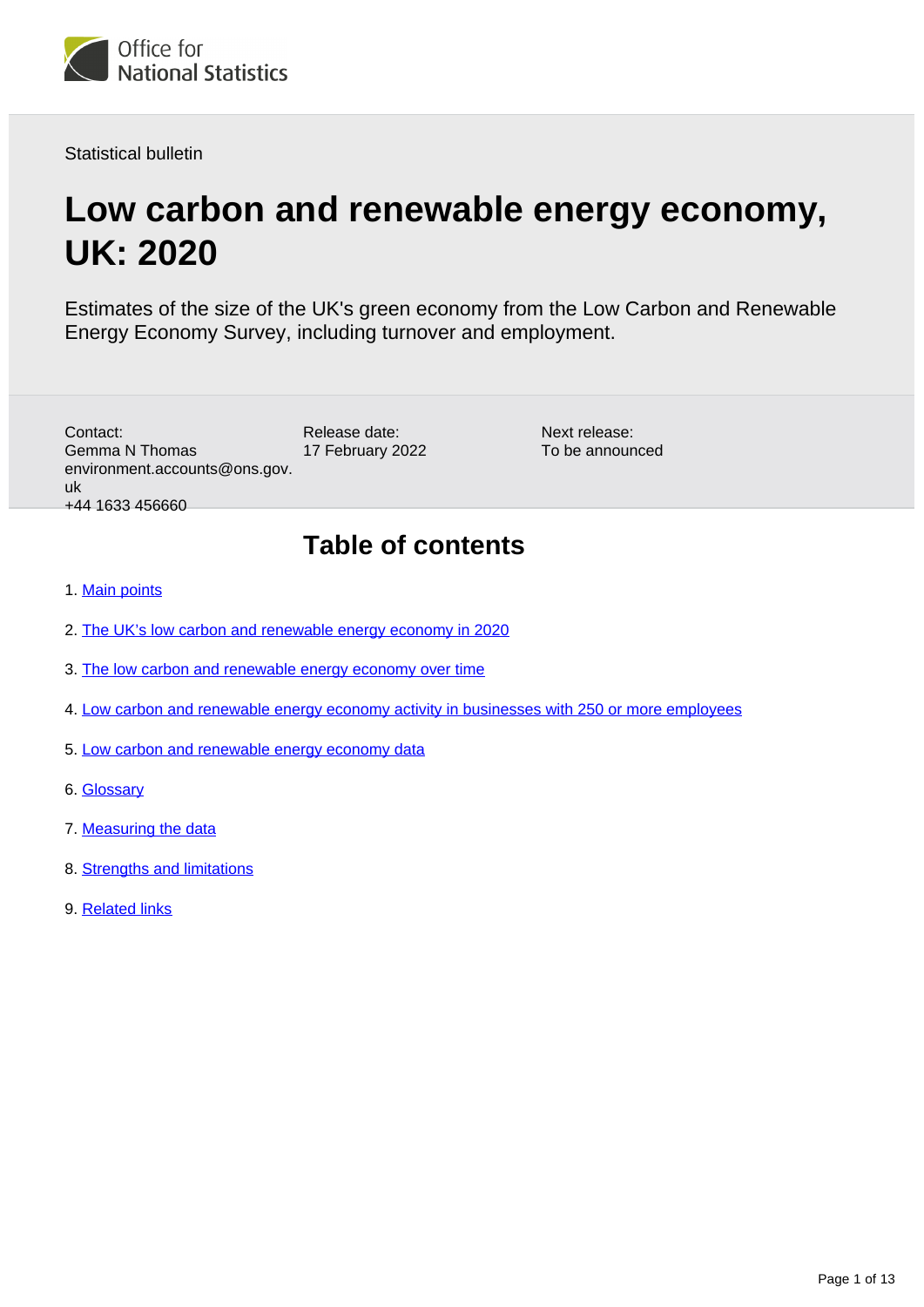## <span id="page-1-0"></span>**1 . Main points**

- Turnover in the UK low carbon and renewable energy economy (LCREE) was estimated to be £41.2 billion in 2020, with no significant change since 2014 when the survey began.
- Employment in the UK LCREE was estimated to be 207,800 full-time equivalent (FTE) in 2020, with no significant change since 2014.
- Businesses with 250 or more employees saw a decrease of 6% turnover and 3% employment in their LCREE-related activities between 2019 and 2020; this was still 16% and 26% higher respectively than in 2015.
- Businesses classified within the manufacturing, energy supply and construction industries accounted for 84% of all UK LCREE turnover in 2020, and 77% of all LCREE employment.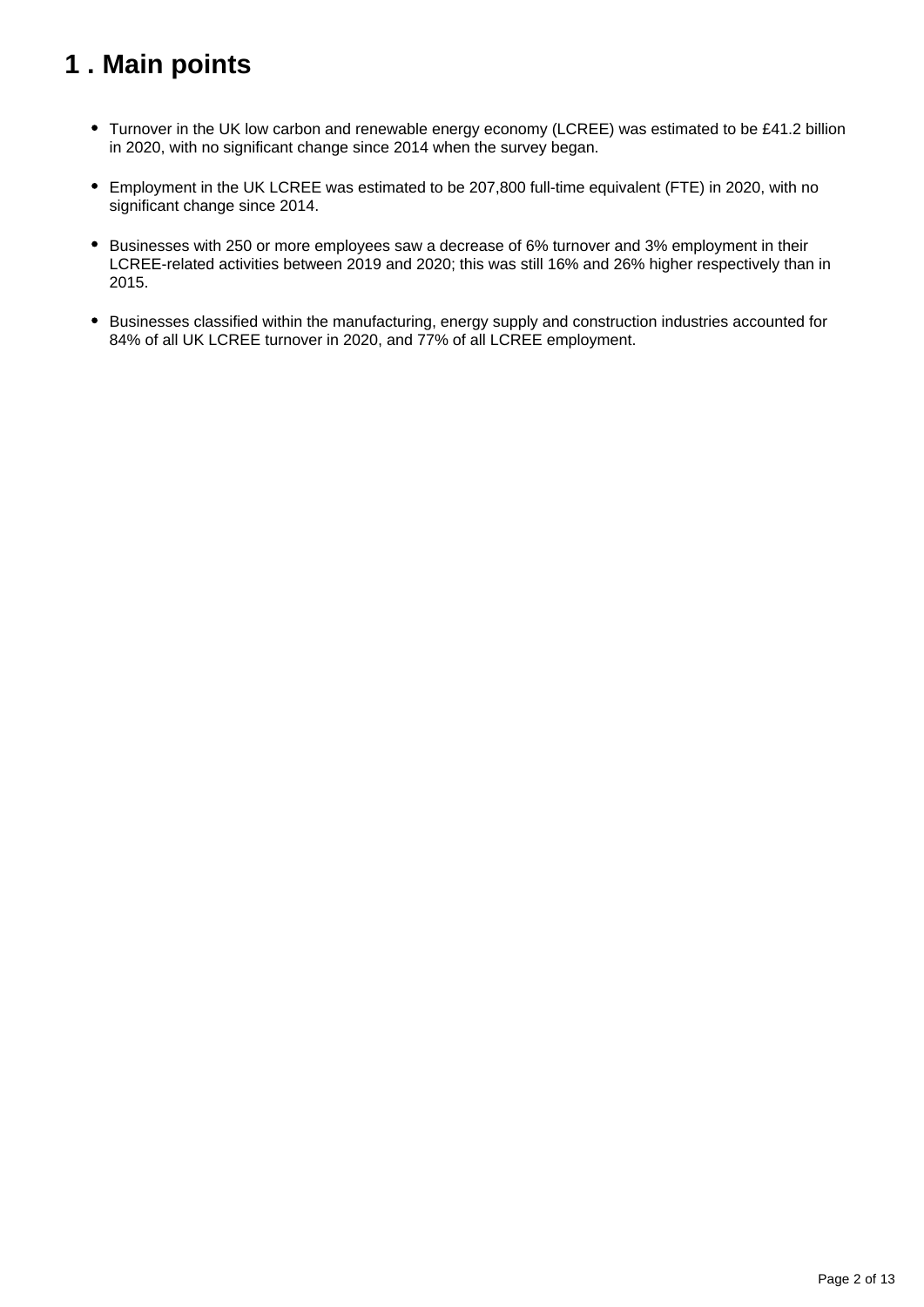## <span id="page-2-0"></span>**2 . The UK's low carbon and renewable energy economy in 2020**

In 2020, businesses active in the UK low carbon and renewable energy economy (LCREE) generated £41.2 billion in turnover, with employment of 207,800 full-time equivalent (FTE) employees. The majority of this activity took place in businesses classified within the manufacturing, energy supply and construction industries (using [Standard Industrial Classification 2007\)](https://www.ons.gov.uk/methodology/classificationsandstandards/ukstandardindustrialclassificationofeconomicactivities/uksic2007). Businesses within these industries accounted for 84% of total LCREE turnover and 77% of employment in 2020.

The LCREE accounted for around 1% of total UK non-financial employment in 2020 and around 1% of total UK non-financial turnover in 2019, the latest year for which a comparison is possible.

All estimates in this bulletin are given in current prices as provided by the LCREE survey respondents, with no adjustments made to account for the effects of inflation.

This bulletin discusses UK figures for turnover and employment. Full figures are available in the accompanying [dataset,](https://www.ons.gov.uk/economy/environmentalaccounts/datasets/lowcarbonandrenewableenergyeconomyfirstestimatesdataset) alongside figures on trade and investment.

Table 1: In 2020, businesses active in the UK low carbon and renewable energy economy (LCREE) generated £41.2 billion in turnover and employed 207,800 employees (full-time equivalent) LCREE turnover and employment estimates (and confidence intervals), UK and constituent countries, 2020

|                             | <b>Turnover (£ billions)</b> |      |      | <b>Employment (FTE)</b> |                                                       |         |
|-----------------------------|------------------------------|------|------|-------------------------|-------------------------------------------------------|---------|
|                             |                              |      |      |                         | Estimate Lower CI Upper CI Estimate Lower CI Upper CI |         |
| UK                          | 41.2                         | 38.6 | 43.9 | 207.800                 | 189,000                                               | 226,700 |
| England                     | 32.6                         | 30.0 | 35.1 | 171.100                 | 153,200                                               | 189,000 |
| Scotland                    | 5.5                          | 5.1  | 5.8  | 20,500                  | 16.800                                                | 24,100  |
| Wales                       | 2.2                          | 2.0  | 2.5  | 11.300                  | 9.400                                                 | 13,200  |
| <b>Northern Ireland 0.9</b> |                              | 0.7  | 1.1  | 5.000                   | 3.900                                                 | 6,100   |

Source: Office for National Statistics - Low Carbon and Renewable Energy Economy Survey

#### **Notes**

- 1. Figures may not sum because of rounding.
- 2. Confidence intervals (CI), are a standard way of expressing the statistical accuracy of a survey-based estimate.

Businesses are considered are part of the LCREE if they report activity in one of 17 defined sectors (see Glossary). The energy efficient products (excluding energy efficient lighting) and low emission vehicles sectors remained the largest sectors in the LCREE economy in 2020, accounting for £12.1 billion (29%) and £6.8 billion (16%) of turnover respectively. The energy efficient products sector is particularly important in terms of employment, accounting for 42% (87,000 FTE) of total LCREE employment. Activities within this sector tend to be more labour intensive compared with other sectors such as bioenergy, and onshore and offshore wind (Figure 1). Employment figures for 2020 include those on furlough, which may affect the ratio of turnover to employment when compared with other years in the LCREE [dataset](https://www.ons.gov.uk/economy/environmentalaccounts/datasets/lowcarbonandrenewableenergyeconomyfirstestimatesdataset).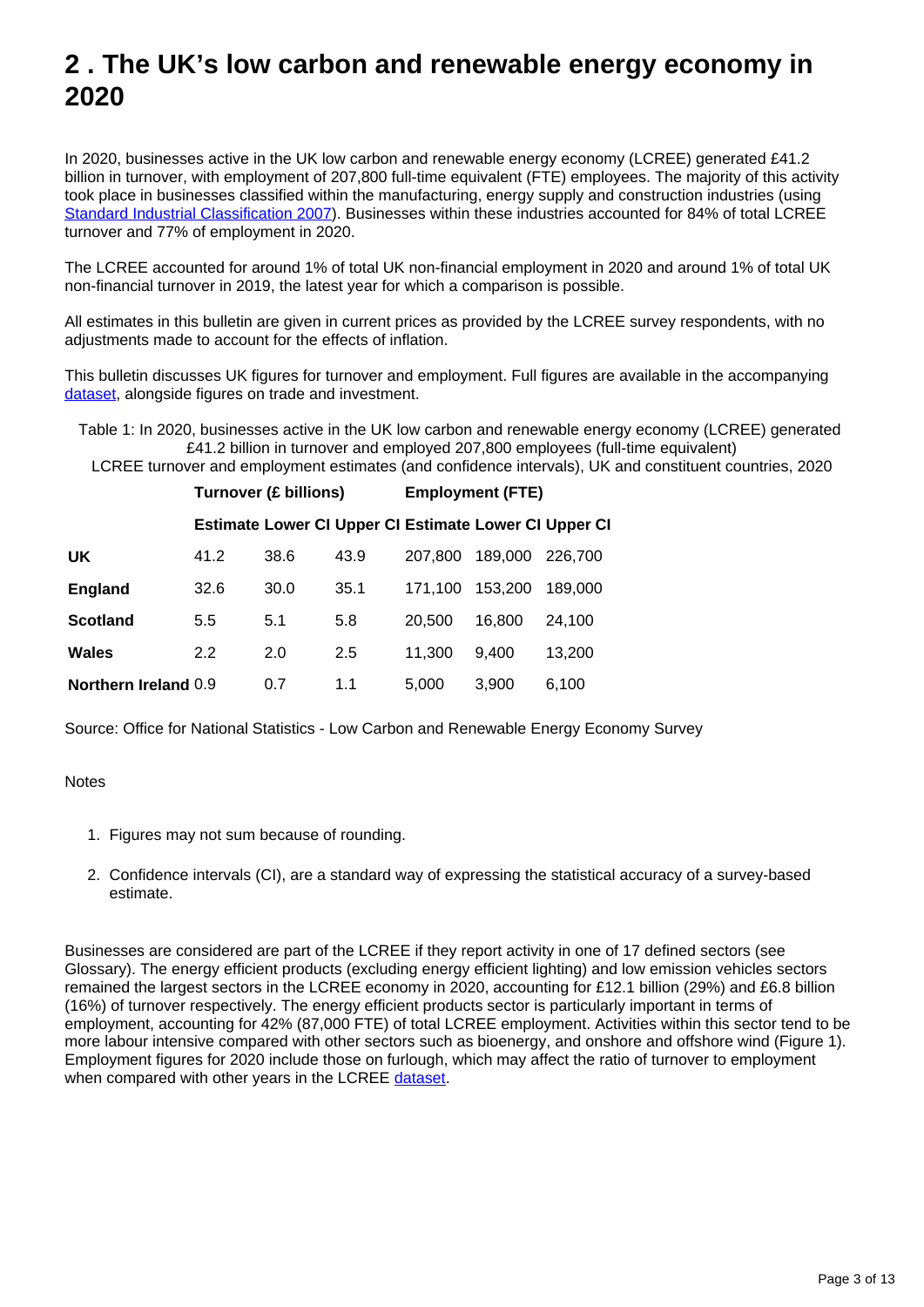#### **Figure 1: The energy-efficient products sector was the largest sector for turnover and employment in 2020**

**Percentage of total low carbon and renewable energy (LCREE) turnover and employment, 10 largest low carbon sectors, UK, 2020**

### Figure 1: The energy-efficient products sector was the largest sector for turnover and employment in 2020

Percentage of total low carbon and renewable energy (LCREE) turnover and employment, 10 largest low carbon sectors, UK, 2020



#### **Source: Office for National Statistics, Low carbon and Renewable Energy Economy Survey**

#### **Notes:**

- 1. For full sector definitions of what is included in each LCREE sector, please see Table 2 of the **Quality and** [Methodology Information Report.](https://www.ons.gov.uk/economy/environmentalaccounts/methodologies/lowcarbonandrenewableenergyeconomylcreesurveyqmi)
- 2. The level of uncertainty around the estimates means that rankings of the smaller sectors are indicative only. Data for other sectors are available in the[dataset](https://www.ons.gov.uk/economy/environmentalaccounts/datasets/lowcarbonandrenewableenergyeconomyfirstestimatesdataset), along with confidence intervals and coefficients of variation (CVs) for all estimates.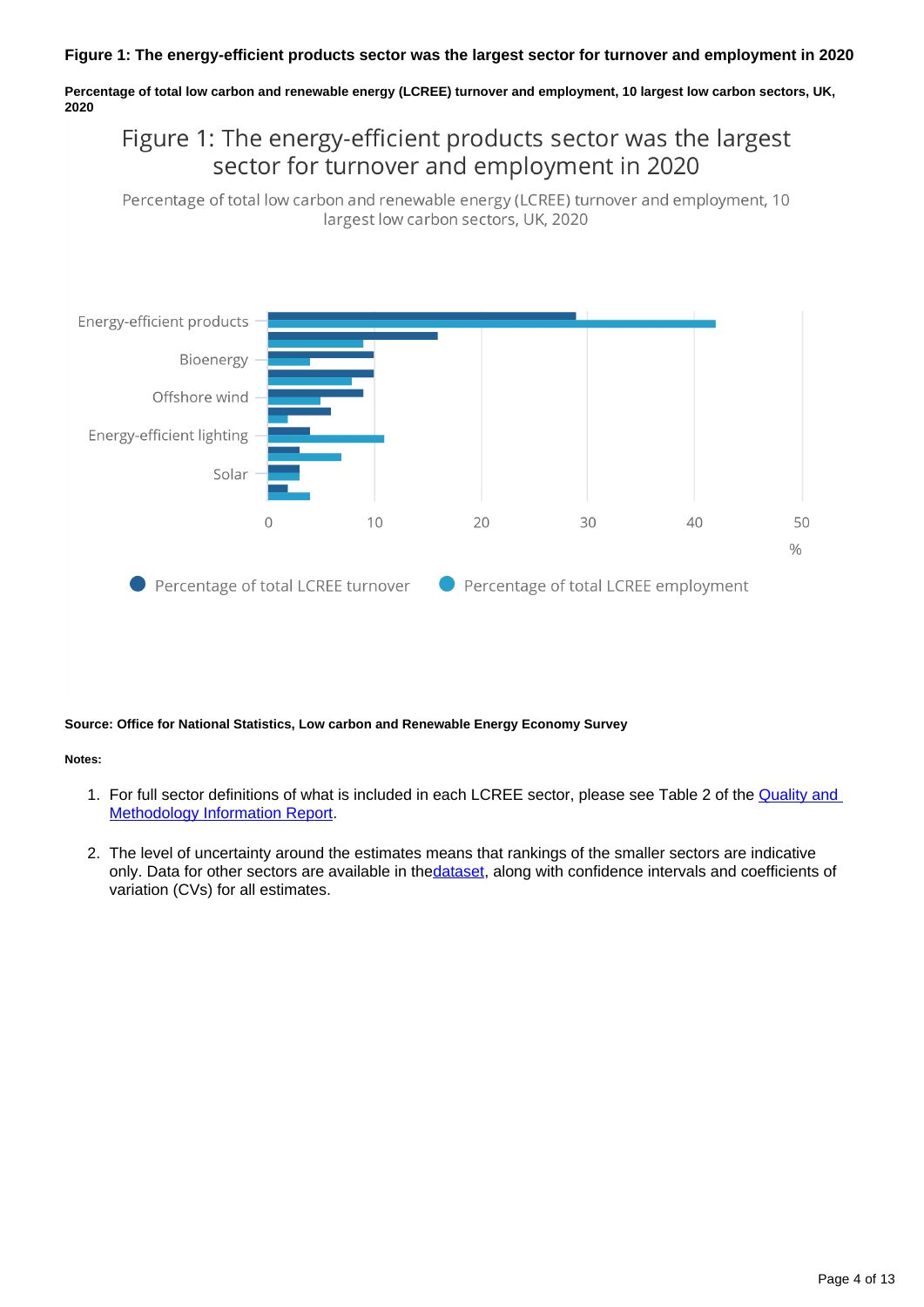## <span id="page-4-0"></span>**3 . The low carbon and renewable energy economy over time**

Activity in the low carbon and renewable energy economy (LCREE) is spread across a wide range of industries. Many LCREE sectors are small, and for many businesses LCREE activity is secondary rather than primary. This variability is reflected in the uncertainty around the estimates. Figures 2 and 3 show that there has been no significant change in the size of the LCREE between 2015 and 2020; any changes are less than the level that is explained by sampling variability.

#### **Figure 2: There has been no significant change in turnover generated by the LCREE between 2015 and 2020**

**Low carbon and renewable energy economy (LCREE), turnover estimates and confidence intervals (CIs), UK, 2015 to 2020, (£ billions)**

### Figure 2: There has been no significant change in turnover generated by the LCREE between 2015 and 2020

Low carbon and renewable energy economy (LCREE), turnover estimates and confidence intervals (Cls), UK, 2015 to 2020, (£ billions)



**Source: Office for National Statistics, Low Carbon and Renewable Energy Economy Survey**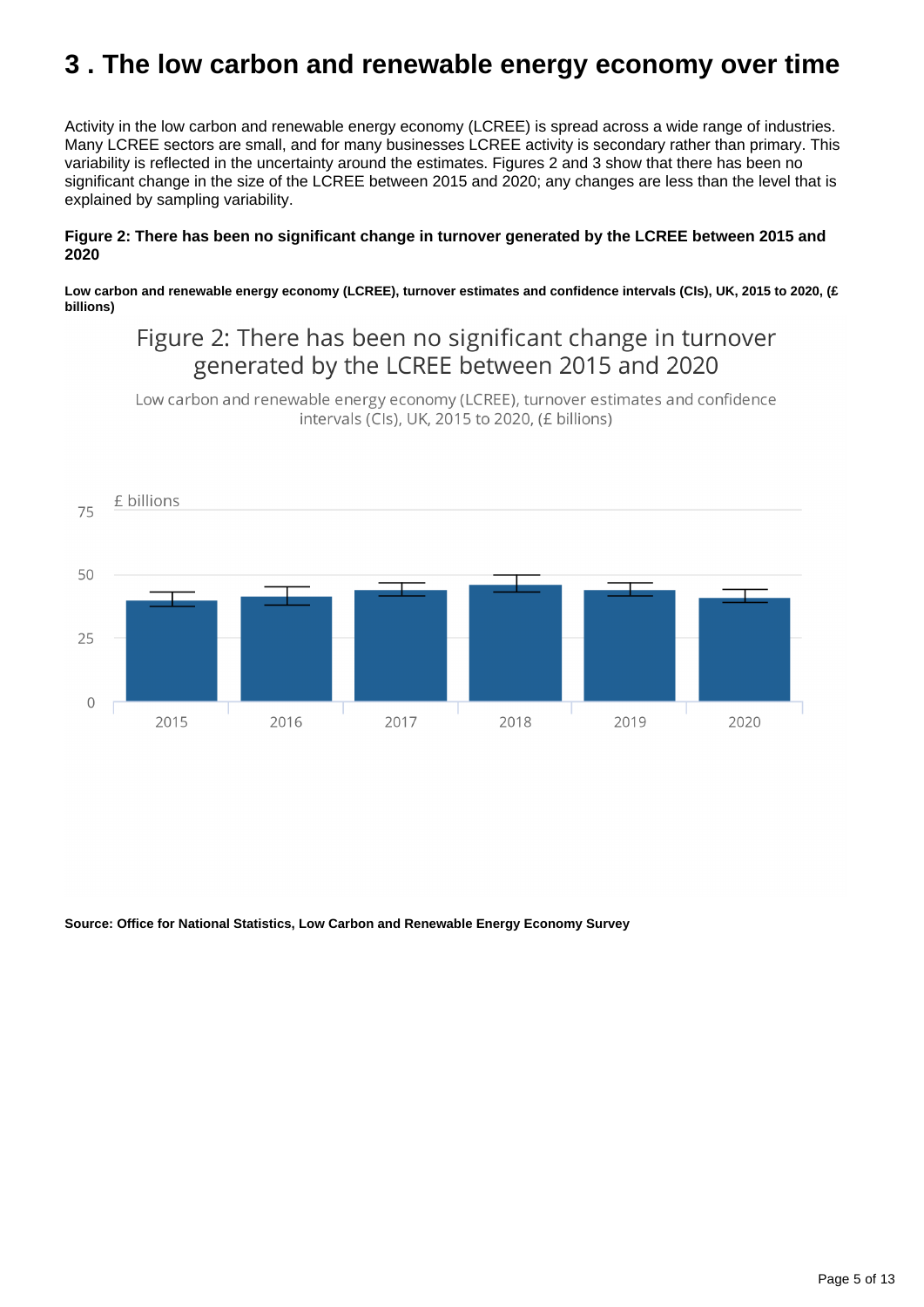#### **Figure 3: Between 2015 and 2020, employment in the LCREE has remained relatively stable**

**Low carbon and renewable energy economy (LCREE), employment with confidence intervals (CIs), full-time equivalent (FTE), UK, 2015 to 2020**

### Figure 3: Between 2015 and 2020, employment in the LCREE has remained relatively stable

Low carbon and renewable energy economy (LCREE), employment with confidence intervals (Cls), full-time equivalent (FTE), UK, 2015 to 2020



**Source: Office for National Statistics, Low Carbon and Renewable Energy Economy Survey**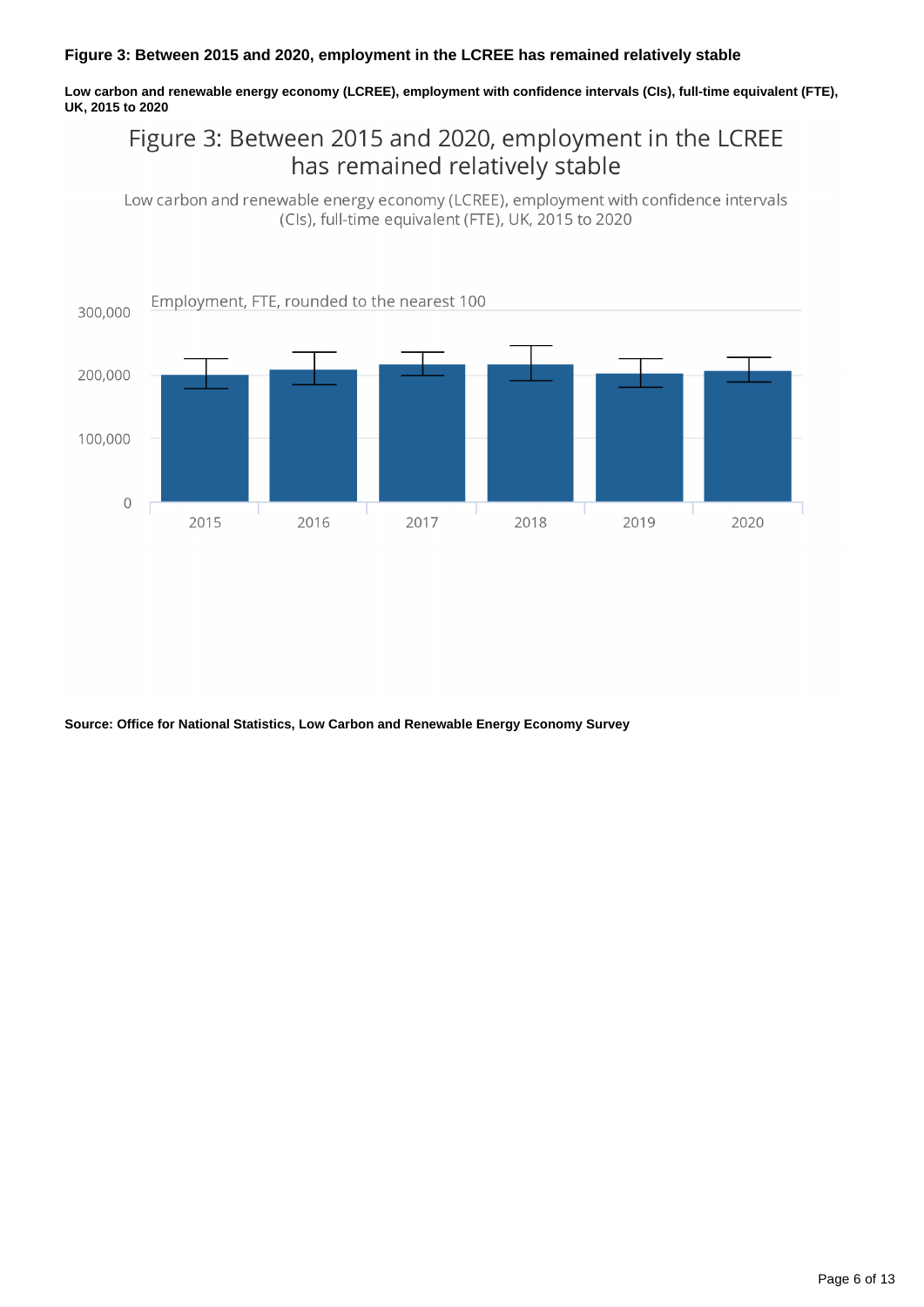## <span id="page-6-0"></span>**4 . Low carbon and renewable energy economy activity in businesses with 250 or more employees**

All businesses within the target population with 250 or more employees are selected every year for the Low Carbon and Renewable Energy Economy (LCREE) Survey. As all such businesses are surveyed, there is no sampling variability associated with the estimates relating to these businesses. These estimates can, therefore, be compared over time. These estimates may be subject to other errors, such as inaccurate reporting by businesses.

It is important to note that these businesses only make up a part of the LCREE and small and medium-size businesses are likely to act differently. In 2020, 59% of LCREE turnover and 36% of LCREE employment was from businesses with 250 or more employees. This is also not a static group: businesses may change size and so drop in or out of this category but remain in the wider LCREE. Consequently, movements by this group are indicative only and inferences about the whole economy cannot be made from these movements.

For businesses with 250 or more employees, LCREE turnover and employment both fell between 2019 and 2020, by 6% and 3% respectively (Figures 4 and 5). The fall in turnover is largely driven by the energy efficient products and low emissions vehicles sectors. The drop in employment is because of the low emission vehicles and energy monitoring, saving and controls sectors. The majority of activity in these LCREE sectors comes from businesses within the construction and manufacturing industries, both of which saw a downturn in 2020. This was largely because of the impact of the coronavirus (COVID-19) pandemic (as explored in [Coronavirus and the impact on](https://www.ons.gov.uk/economy/grossdomesticproductgdp/articles/coronavirusandtheimpactonoutputintheukeconomy/december2020#the-uk-economy-during-the-coronavirus-covid-19-pandemic-2020)  [output in the UK economy\)](https://www.ons.gov.uk/economy/grossdomesticproductgdp/articles/coronavirusandtheimpactonoutputintheukeconomy/december2020#the-uk-economy-during-the-coronavirus-covid-19-pandemic-2020). Employment will have been affected less than turnover, as these figures include employees on furlough.

Sectors that include the generation of electricity, such as onshore and offshore wind, were either stable or increased in size both in terms of turnover and employment between 2019 and 2020. Figures for all sectors can be found in the [dataset](https://www.ons.gov.uk/economy/environmentalaccounts/datasets/lowcarbonandrenewableenergyeconomyfirstestimatesdataset) accompanying this release.

Despite the year-on-year decrease, LCREE turnover and employment for businesses with 250 or more employees is still higher than in 2015, by 16% and 26% respectively. This was largely driven by growth in the low emissions vehicles sector, particularly between 2017 and 2019.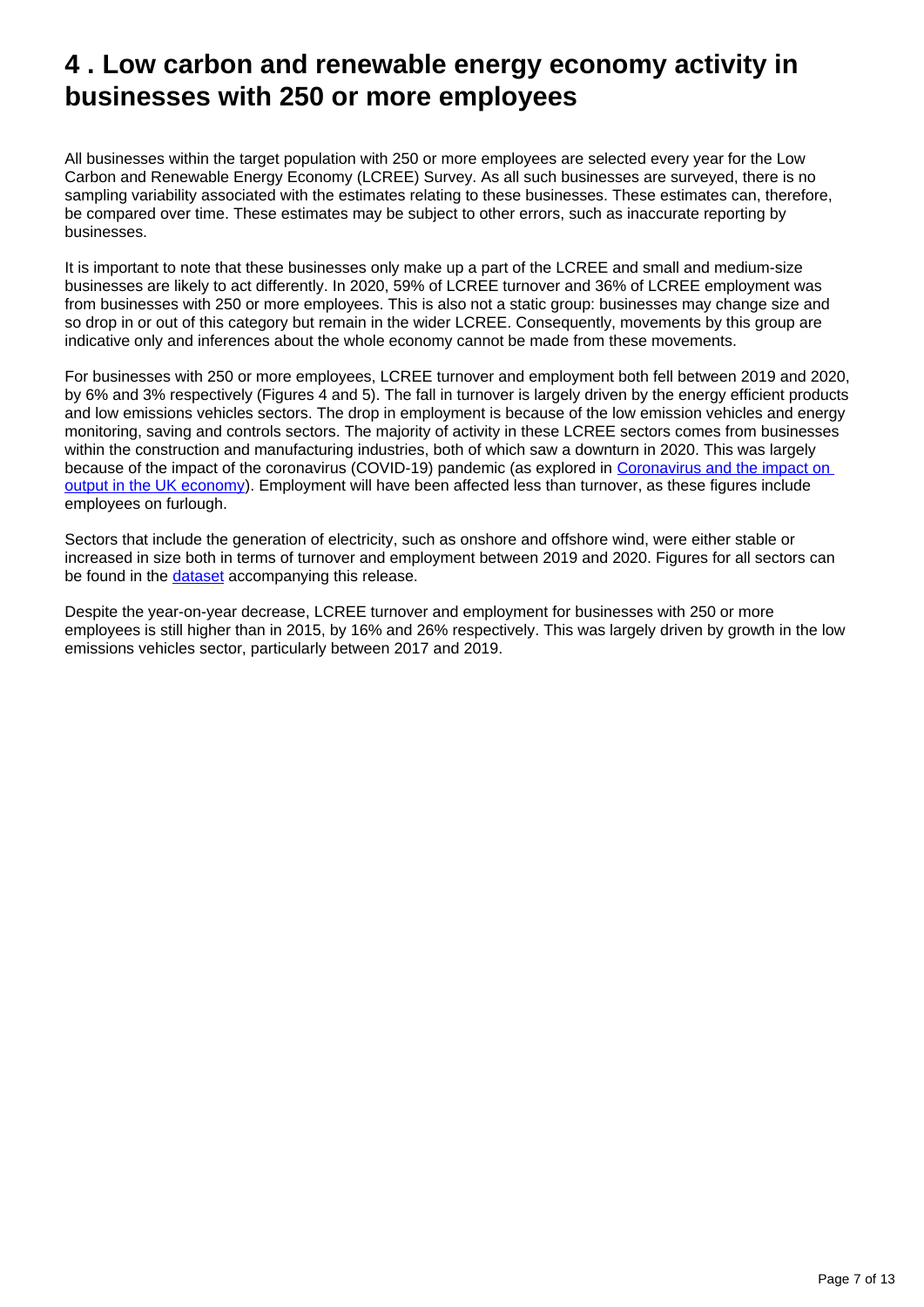#### **Figure 4: LCREE turnovergenerated by businesses with 250 or more employees fell between 2019 and 2020**

**Low carbon and renewable energy economy (LCREE) turnover estimates for businesses classified as having 250 or more employees, UK, 2015 to 2020, (£ billions)**

### Figure 4: LCREE turnover generated by businesses with 250 or more employees fell between 2019 and 2020

Low carbon and renewable energy economy (LCREE) turnover estimates for businesses classified as having 250 or more employees, UK, 2015 to 2020, (£ billions)



**Source: Office for National Statistics, Low Carbon and Renewable Energy Economy Survey**

**Notes:**

- 1. All businesses in the target population classified as having 250 or more employees are selected for the LCREE survey, so these estimates are not subject to sampling variation. They may be subject to other survey error.
- 2. Businesses with 250 or more employees only make up part of the whole LCREE economy, so these movements should not be taken as representative of the whole LCREE.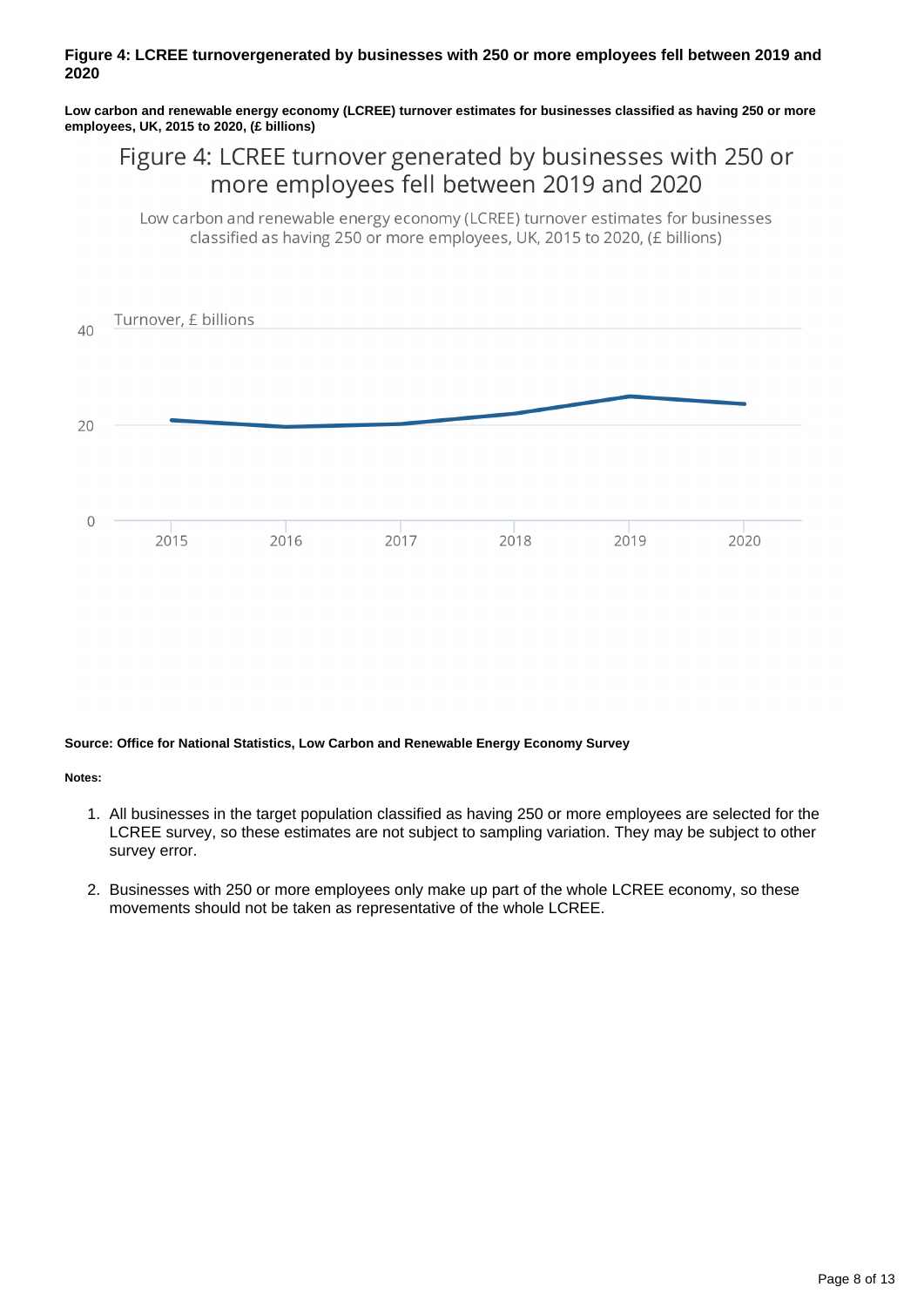#### **Figure 5: Employment in LCREE-related activitiesby businesses with 250 or more employees fell between 2019 and 2020**

**Low carbon and renewable energy economy (LCREE) employment estimates for businesses with 250 or more employees, fulltime equivalent (FTE), UK, 2015 to 2020**

### Figure 5: Employment in LCREE-related activities by businesses with 250 or more employees fell between 2019 and 2020

Low carbon and renewable energy economy (LCREE) employment estimates for businesses with 250 or more employees, full-time equivalent (FTE), UK, 2015 to 2020



#### **Source: Office for National Statistics - Low Carbon and Renewable Energy Economy Survey**

**Notes:**

- 1. All businesses in the target population classified as having 250 or more employees are selected for the LCREE survey, so these estimates are not subject to sampling variation. They may be subject to other survey error.
- 2. Businesses with 250 or more employees only make up part of the whole LCREE economy, so these movements should not be taken as representative of the whole LCREE.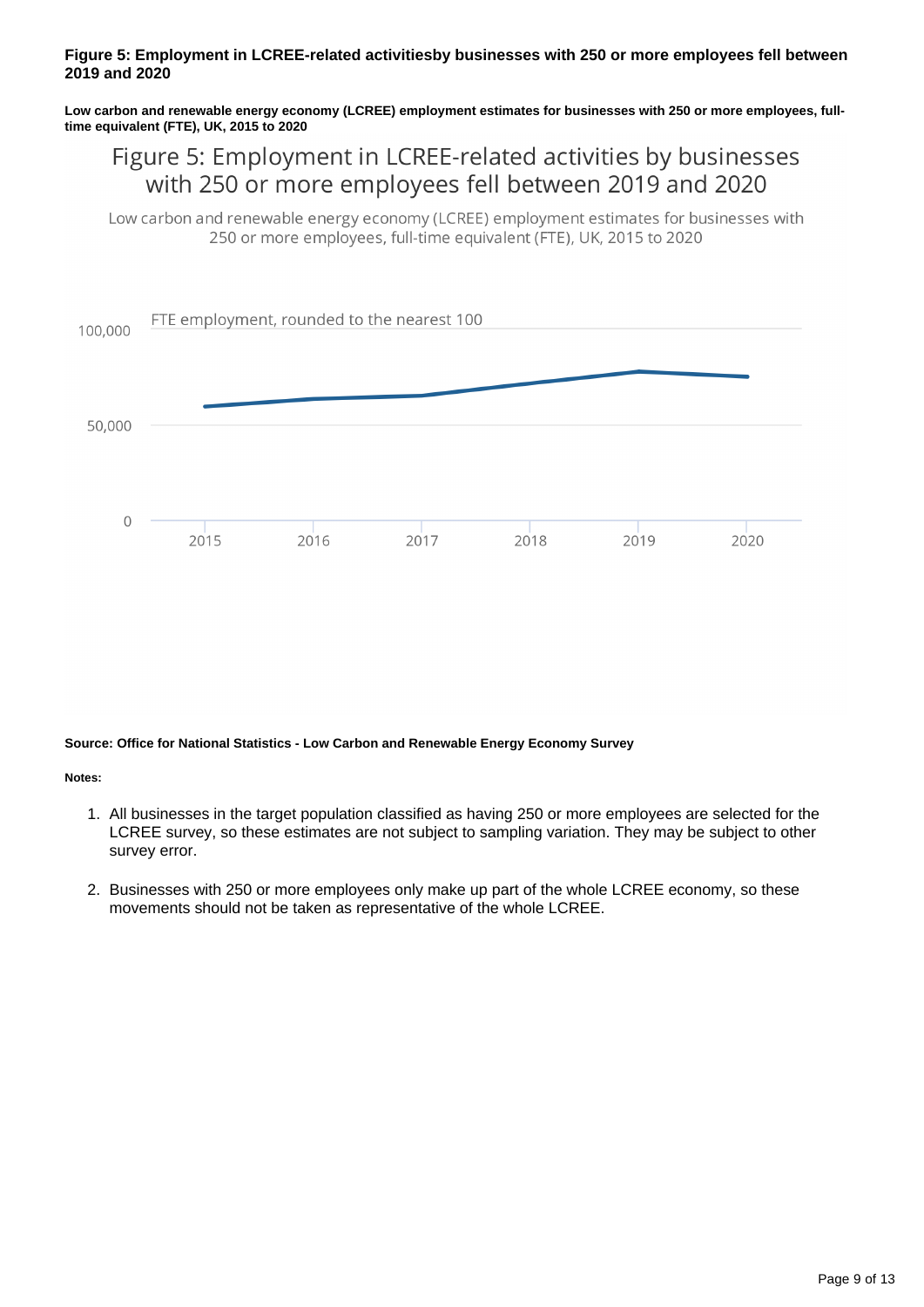## <span id="page-9-0"></span>**5 . Low carbon and renewable energy economy data**

[Low carbon and renewable energy economy estimates](https://www.ons.gov.uk/economy/environmentalaccounts/datasets/lowcarbonandrenewableenergyeconomyfirstestimatesdataset)

Dataset | Released 17 February 2022

This release includes annual estimates of low carbon and renewable energy economy activity in the UK and constituent countries: turnover, employment, exports, imports, acquisitions, disposals and number of businesses.

[Low carbon and renewable energy economy experimental indirect estimates](https://www.ons.gov.uk/economy/environmentalaccounts/datasets/lowcarbonandrenewableenergyeconomyindirectestimatesdataset)

Dataset | Released 17 February 2022

Annual experimental estimates of low carbon and renewable energy economy (LCREE) indirect and total employment in the UK by LCREE group and sector.

## <span id="page-9-1"></span>**6 . Glossary**

### **Confidence interval**

Confidence intervals (CI) are a standard way of expressing the statistical accuracy of survey-based estimates. A 95% confidence interval is the range within which the true population value would fall for 95% of the time, if the survey was repeated. If an estimate has a high error level, the corresponding confidence interval will be very wide.

### **Employment**

Employment is measured in terms of full-time equivalent (FTE) employees, where one FTE employee may be thought of as one person working full-time for one year.

### **Industry**

Businesses are classified into an industry using the current Standard Industrial Classification 2007 by the type of economic activity in which they are engaged.

### **Low carbon and renewable energy economy (LCREE)**

Economic activities that deliver goods and services that are likely to help the UK generate lower emissions of greenhouse gases, predominantly carbon dioxide.

#### **Low carbon and renewable energy sector**

The LCREE Survey asks UK businesses to self-classify themselves into 17 low carbon and renewable energy sectors: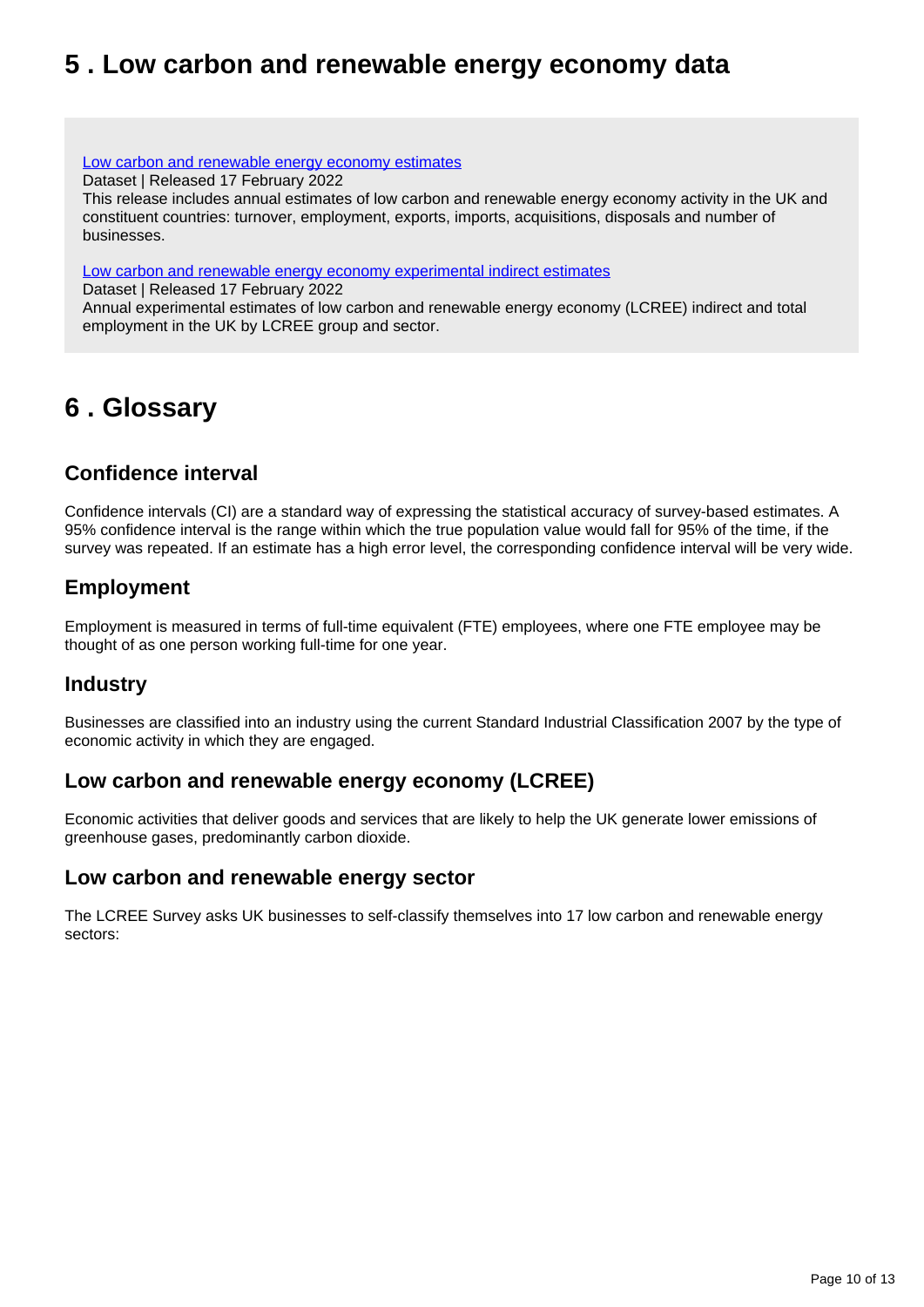- offshore wind
- onshore wind
- solar photovoltaic
- hydropower
- other renewable electricity
- bioenergy
- alternative fuels
- renewable heat
- renewable combined heat and power
- energy efficient lighting
- other energy efficient products
- energy monitoring, saving or control systems
- low carbon financial and advisory services
- low emission vehicles and infrastructure
- carbon capture and storage
- nuclear
- fuel cells and energy storage

A business can be active in more than one sector.

### **Turnover**

The amount received in sales from goods and services in a defined time period. It is a useful measure of the health of a business or an economy.

## <span id="page-10-0"></span>**7 . Measuring the data**

### **Data sources and collection**

The survey was designed to provide greater detail on the low carbon and renewable energy economy in the UK.

The survey collects information on turnover, imports, exports, employment, and acquisitions and disposals of capital assets, for [17 low carbon sectors](https://www.ons.gov.uk/economy/environmentalaccounts/methodologies/lowcarbonandrenewableenergyeconomylcreesurveyqmi).

### **Coverage**

Only the portion of economic activity of a business that directly relates to low carbon activities is included.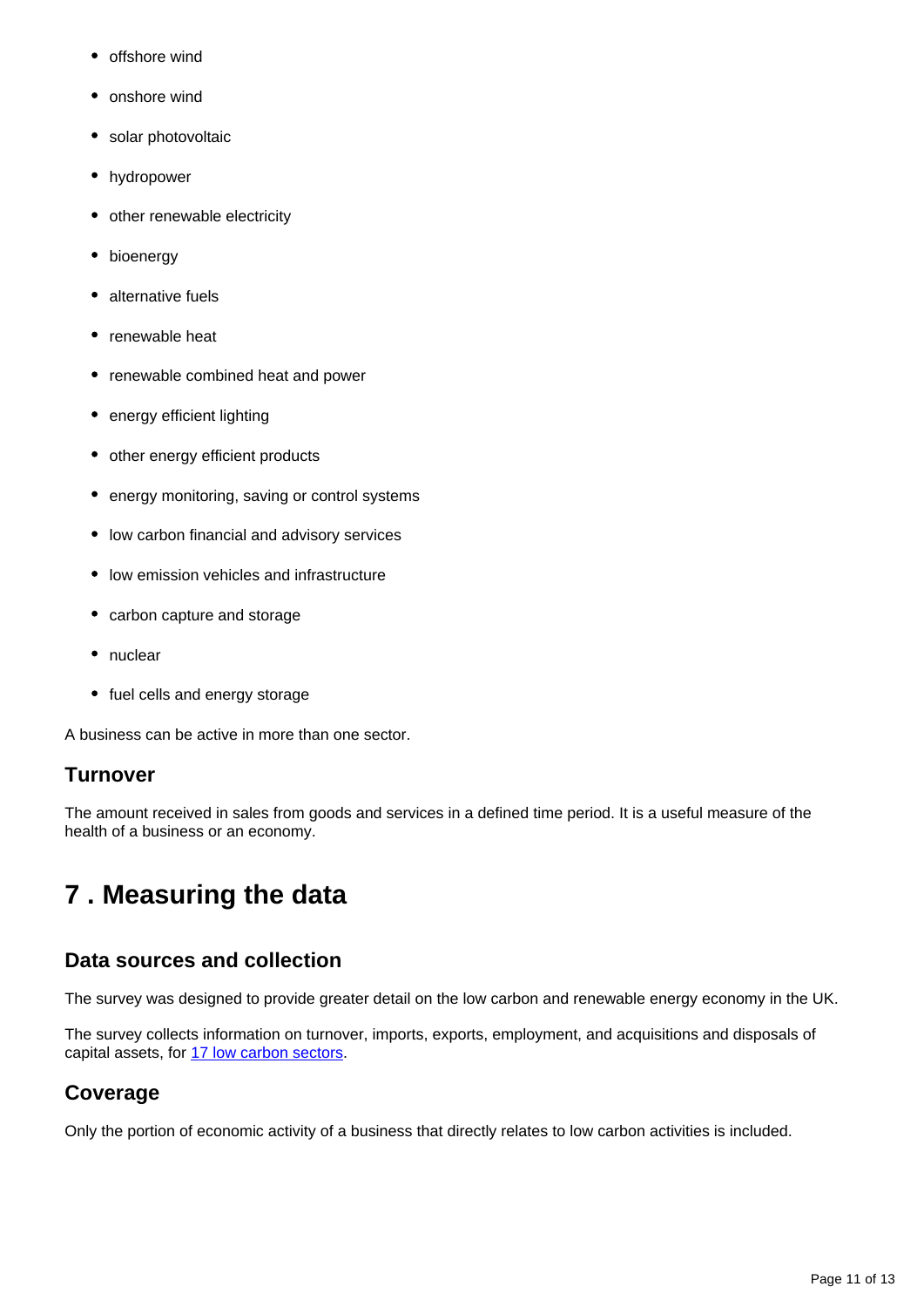### **Revisions**

This release contains revisions to estimates for the years 2018 to 2019 since they were last published in March 2021. Revisions can result from a variety of factors, including:

- the incorporation of additional data received from businesses who have been sampled in multiple years of the survey
- changes to data as a result of businesses revising their previous submissions this was particularly the case for 2019 data as businesses were less available in 2020, when 2019 data collection initially took place
- developments in methodology

### **Quality and methodology**

More quality and methodology information on the strengths, limitations, appropriate uses, and how the data were created is available in the [Low Carbon and Renewable Energy Economy \(LCREE\) Survey QMI](https://www.ons.gov.uk/economy/environmentalaccounts/methodologies/lowcarbonandrenewableenergyeconomylcreesurveyqmi). This includes further detail on the methods used to calculate business counts for sectors within the LCREE.

## <span id="page-11-0"></span>**8 . Strengths and limitations**

### **Limitations**

Activity in the low carbon and renewable energy economy (LCREE) is spread across a wide range of industries. Many sectors are small but growing, and for many businesses LCREE activity is secondary rather than primary. For this reason, estimates of the number of businesses are subject to volatility and, though provided in the datasets, are not directly considered within this statistical bulletin.

### **Uncertainty**

The figures in this bulletin are survey-based estimates and gather information from a sample rather than the whole population. This means that they are subject to measurable sampling uncertainty, which has an effect on how changes in the estimates should be interpreted. Estimates of the level of [uncertainty](https://www.ons.gov.uk/methodology/methodologytopicsandstatisticalconcepts/uncertaintyandhowwemeasureit) associated with all figures (coefficients of variation and confidence intervals) reported are presented in the datasets to aid interpretation. These uncertainty measures take into account both the variability in the estimate of the proportion of businesses active in the LCREE economy and the variability of the estimate of those active businesses. The former can be particularly variable because of sampling, as can be seen in the fluctuation in the estimates of the number of businesses and the higher level of uncertainty around them.

### **Sample size**

The LCREE Survey was despatched for the seventh time in 2021, for the reporting year 2020, to a sample of 24,190 businesses. It achieved a response rate of 65% and of those responding, just over 2,300 businesses were operating in the LCREE sectors captured by the survey.

The response rates for 2019 and 2020 data were lower than usual because of the coronavirus (COVID-19) pandemic. In 2018, the response rate was 81%. This means that the estimates in this statistical bulletin may be subject to more uncertainty than usual because of fewer respondents on which to base the survey results. However, analysis of results by different groups, such as employment size band, region and Standard Industrial [Classification](https://www.ons.gov.uk/methodology/classificationsandstandards/ukstandardindustrialclassificationofeconomicactivities/uksic2007), found non-response was spread fairly evenly across these groups so non-response bias is not thought to be an issue in the top-level estimates.